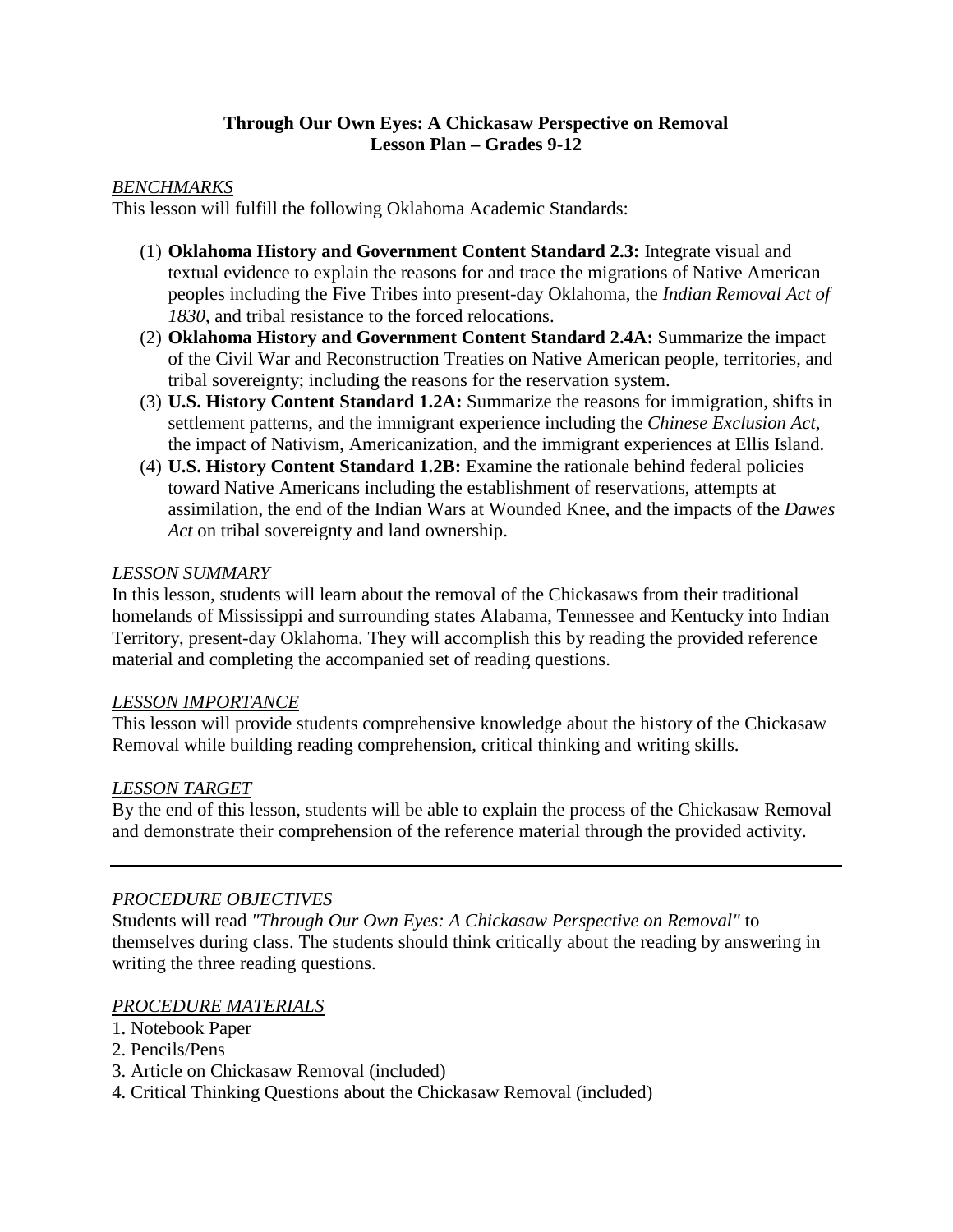### *PROCEDURE ATTACHMENTS*

1. Three Reading Questions

2. Optional Questions for Unit Test

### *SET (3 to 5 min)*

"All right, would everyone please close their eyes and imagine something with me? Imagine that a large oil reserve has been found underneath your neighborhood. The neighborhood has been opened for development, and all of you must leave for an unknown and faraway place, where you were given parcels of land in exchange for your previous homes. You know almost nothing about this land -- nothing of the weather, the geography, the vegetation. To get there, you must brave the elements and travel through treacherous conditions. You undergo a long, hard journey, and you are exhausted. Now…you have arrived. You have been promised food on your arrival, but it is either spoiled or undelivered. Some of your family and community members begin to starve. And in the midst of all this, you must make a new life and start completely over. You will start at new schools, your families must find new homes, and your parents must find new jobs. This is what it was like for the Chickasaws, a Native American tribe from the southeastern United States currently based in Oklahoma. The Chickasaws were essentially forced to travel to an alien place and make it their home, building new houses, planting new crops, replenishing livestock herds and restarting their businesses." [Use the remaining time in the set to discuss with the students how they felt during the exercise.]

### *PROCEDURE (50 min)*

The teacher will hand out the included reading and reading questions. The students will read the article to themselves and then answer each question with one to two paragraphs. The teacher will supervise at this time and answer students' questions.

### *MATERIALS*

- 1. Notebook Paper
- 2. Pencils/Pens
- 3. Article on Chickasaw Removal (included)
- 4. Critical Reading Questions about the Article (included)

### *EVALUATION*

a. The teacher may have the students hand in their answers to the reading questions at the end of class and grade the worksheets based on accuracy, completeness, and writing style or whichever criteria the teacher deems appropriate for the assignment.

b. Students should also be tested on this material in the unit test.

### *CLOSURE (3 to 5 min)*